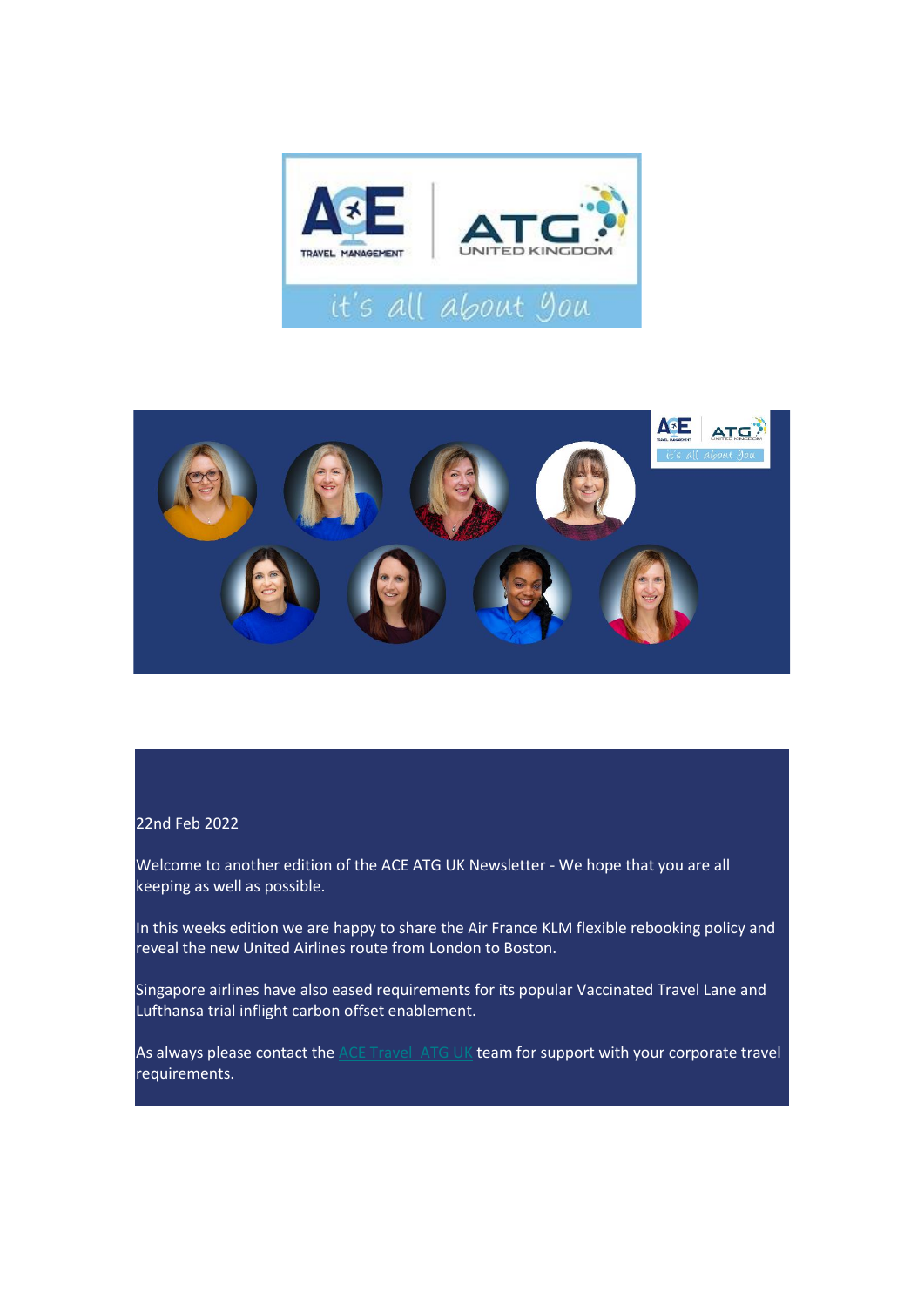Have a good week and best wishes from the ACE ATG UK Team.

## **BUSINESS NEWS**



### **Air France KLM Voluntary Rebook Policy**

Air France KLM are continuing to offer flexibility to support travellers changing travel plans.

For tickets purchased from the 01st March 2022, with any travel date in the future, travellers will have the possibility to :

- Change their booking
- Request a non refundable voucher, when the new travel plans are still unknown. Voucher will be valid for 1 year from date of issuance.
- Request a refund according to the fare conditions of the ticket..

This offer will also apply to all tickets purchased before 28th February 2022 with a travel date after 1st July 2022.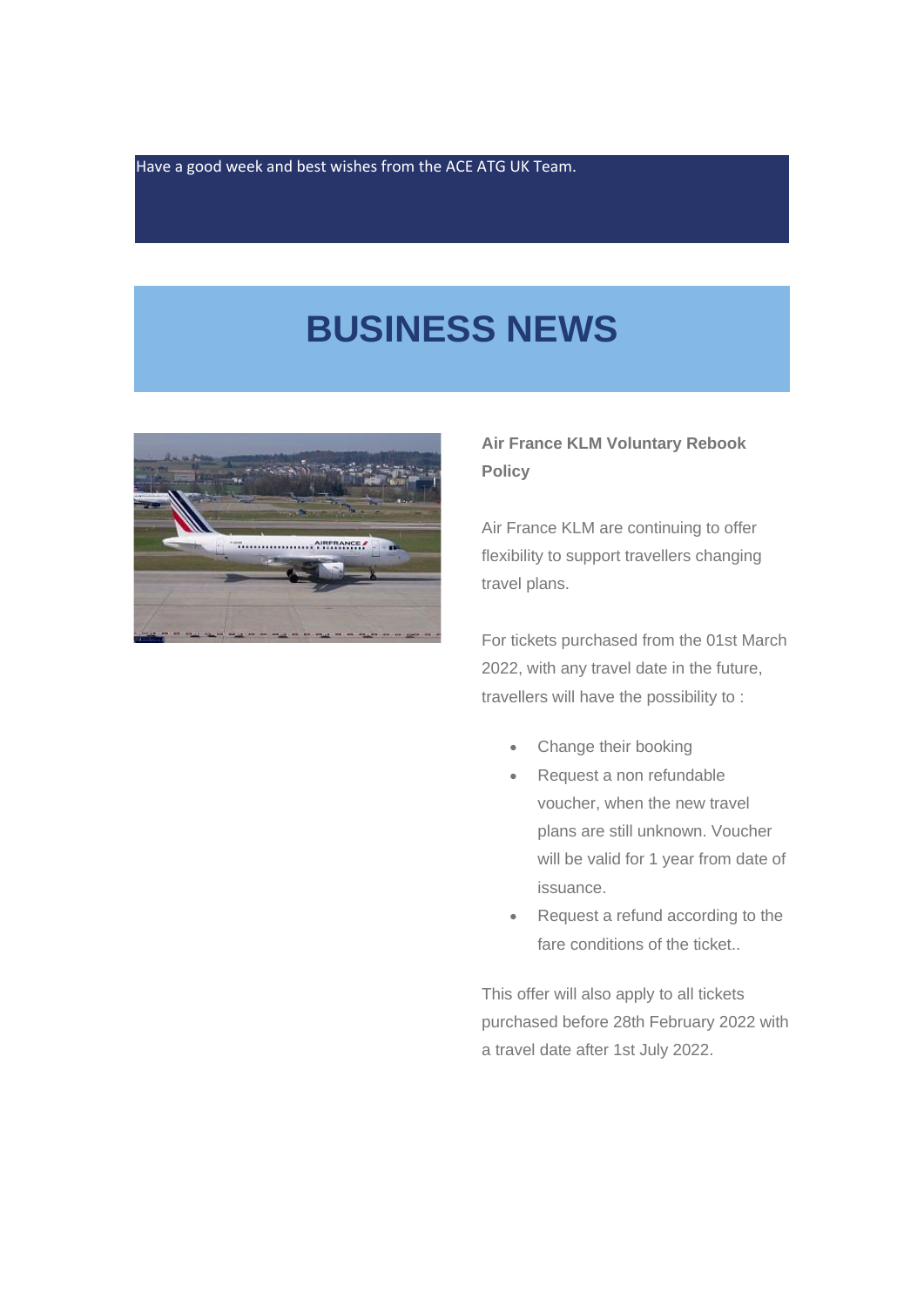Contact [ACE Travel ATG UK](https://www.acetravel.co.uk/contact-us) for further information.



### **United Airlines New Route to Boston**

The new United Airlines Heathrow to Boston service will commence on the 15th April 2022.

The daily frequency will operate at the following times :

Heathrow depart 1700 hrs - arrive Boston 19.40

Depart Boston 22.25 hrs - arrive Heathrow 10.05\* (\* next day arrival)

The flight will operate on a Boeing 767- 300ER, featuring 46 Polaris business class seats, 22 Premium Plus seats, 43 extra legroom seats and 56 standard economy seats.



## **Singapore Vaccinated Travel Lane (VTL)**

Singapore is easing requirements for its **Vaccinated Travel Lane**. which allows quarantine free entry to travellers arriving on dedicated flights.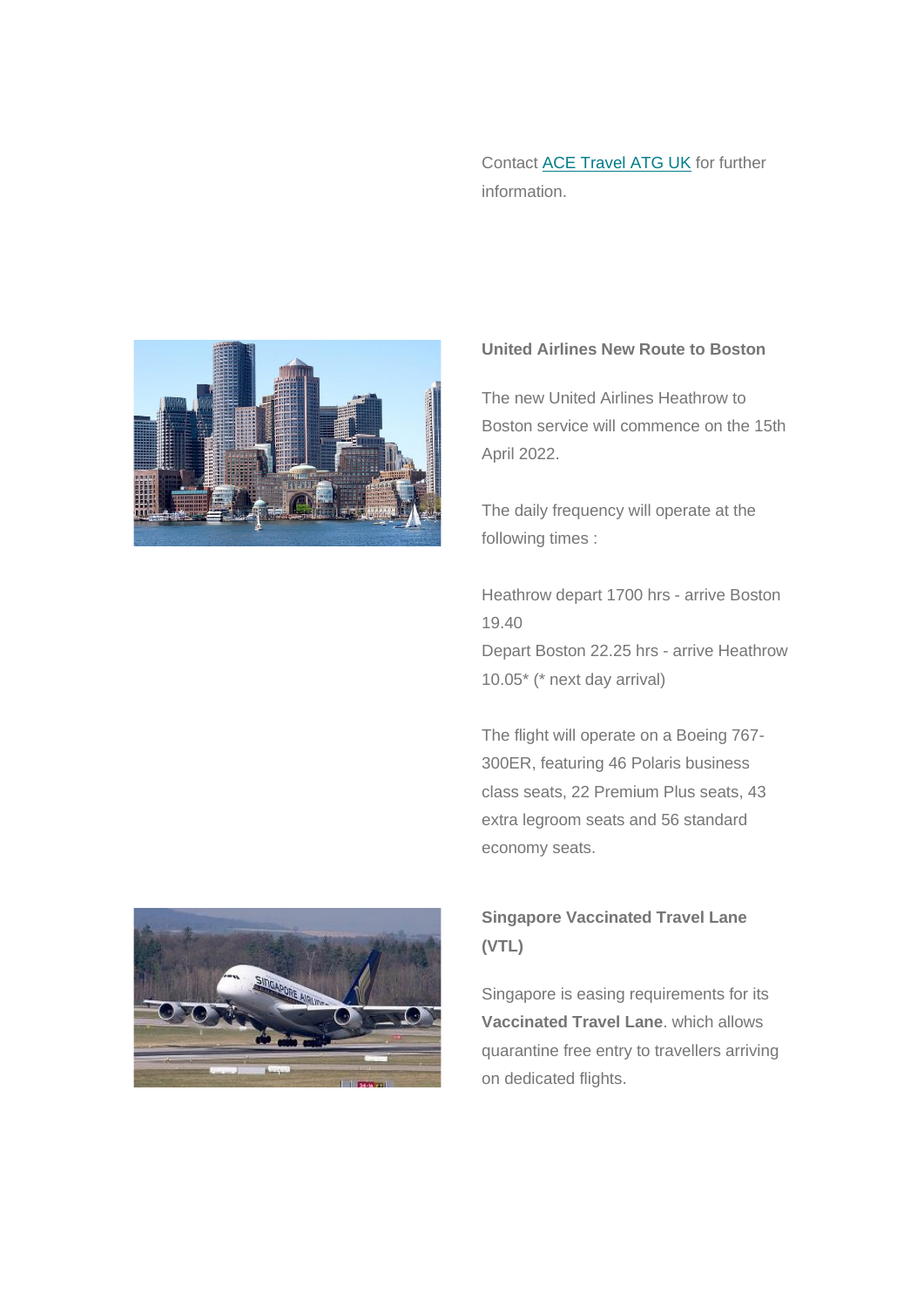Travellers now flying into Singapore on a designated VTL flight will no longer have to take a PCR test on arrival. Travellers will now have up to 24 hrs to take a supervised self swab test at a designated centre in Singapore.

Singapore Airlines operate VTL flights from European countries including the UK, Denmark, France, Germany, Italy, the Netherlands, Spain, Switzerland and Turkey.



## **Lufthansa - offset emissions via the inflight entertainment system**

Lufthansa has started a new service whereby travellers can choose to offset their CO2 emissions via the onboard entertainment system.

The trial is currently on short and medium flights to Munich, where travellers can choose to offset via the purchase of Sustainable Aviation Fuel or via high quality carbon offset projects.

Travellers will also be able to see how many other travellers have already offset their CO2 emissions that day.

.